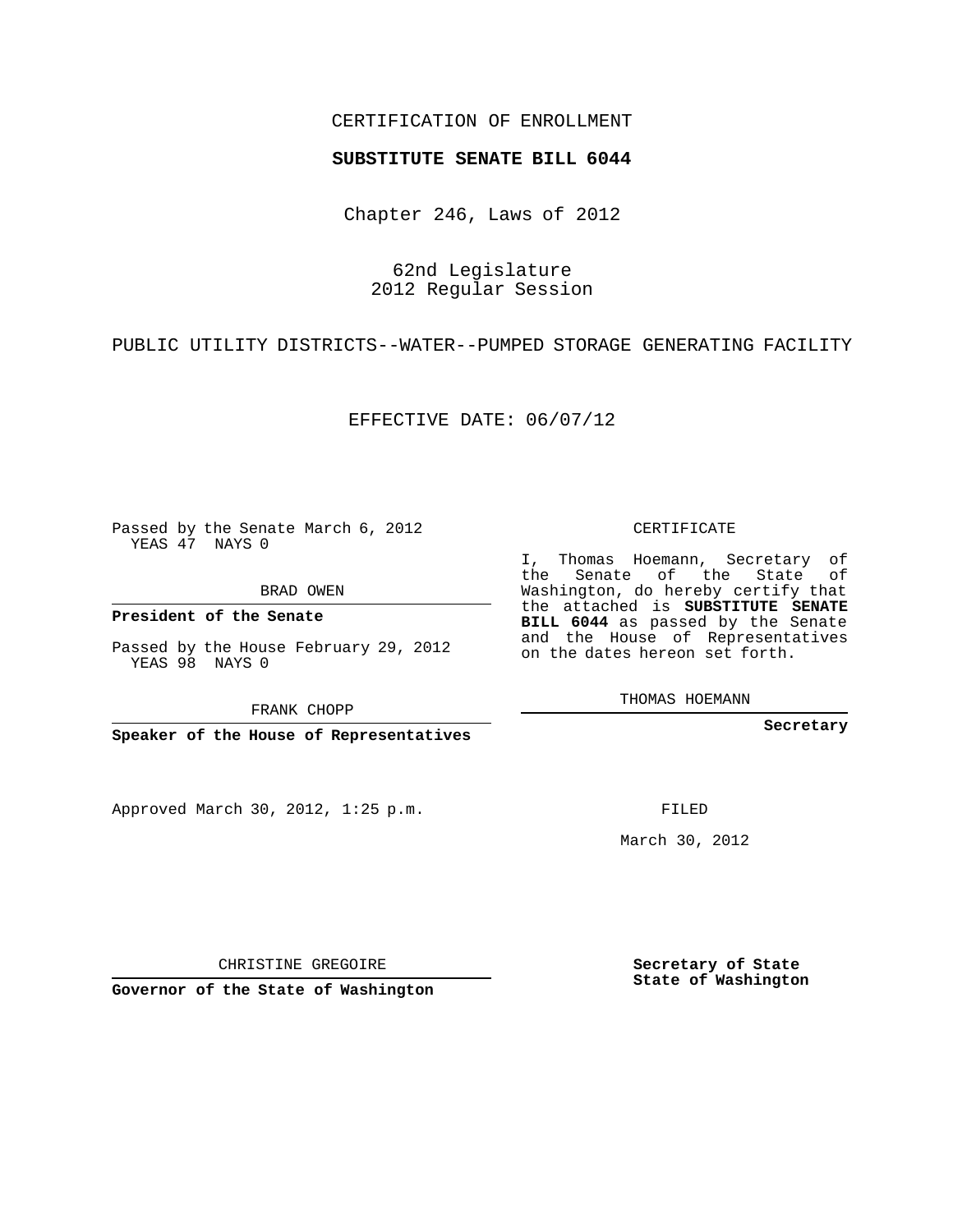## **SUBSTITUTE SENATE BILL 6044** \_\_\_\_\_\_\_\_\_\_\_\_\_\_\_\_\_\_\_\_\_\_\_\_\_\_\_\_\_\_\_\_\_\_\_\_\_\_\_\_\_\_\_\_\_

\_\_\_\_\_\_\_\_\_\_\_\_\_\_\_\_\_\_\_\_\_\_\_\_\_\_\_\_\_\_\_\_\_\_\_\_\_\_\_\_\_\_\_\_\_

AS AMENDED BY THE HOUSE

Passed Legislature - 2012 Regular Session

## **State of Washington 62nd Legislature 2012 Regular Session**

**By** Senate Energy, Natural Resources & Marine Waters (originally sponsored by Senator Honeyford)

READ FIRST TIME 01/20/12.

 AN ACT Relating to the supply of water by public utility districts bordered by the Columbia river to be used in pumped storage projects; and adding a new section to chapter 54.16 RCW.

BE IT ENACTED BY THE LEGISLATURE OF THE STATE OF WASHINGTON:

 NEW SECTION. **Sec. 1.** A new section is added to chapter 54.16 RCW to read as follows:

 (1) Notwithstanding any other provision of this chapter to the contrary, a qualifying public utility district may supply any water, if authorized by a previously perfected water right under its control, to be used in a pumped storage generating facility to any entity that sells electric energy or water either directly or indirectly to the public.

 (2) To qualify for the authority under this section, the public utility district must have satisfied all of the following requirements prior to the effective date of this act:

(a) Border the Columbia river;

(b) Have obtained a water right from an industrial user; and

 (c) Hold a water right for which power generation is an authorized purpose.